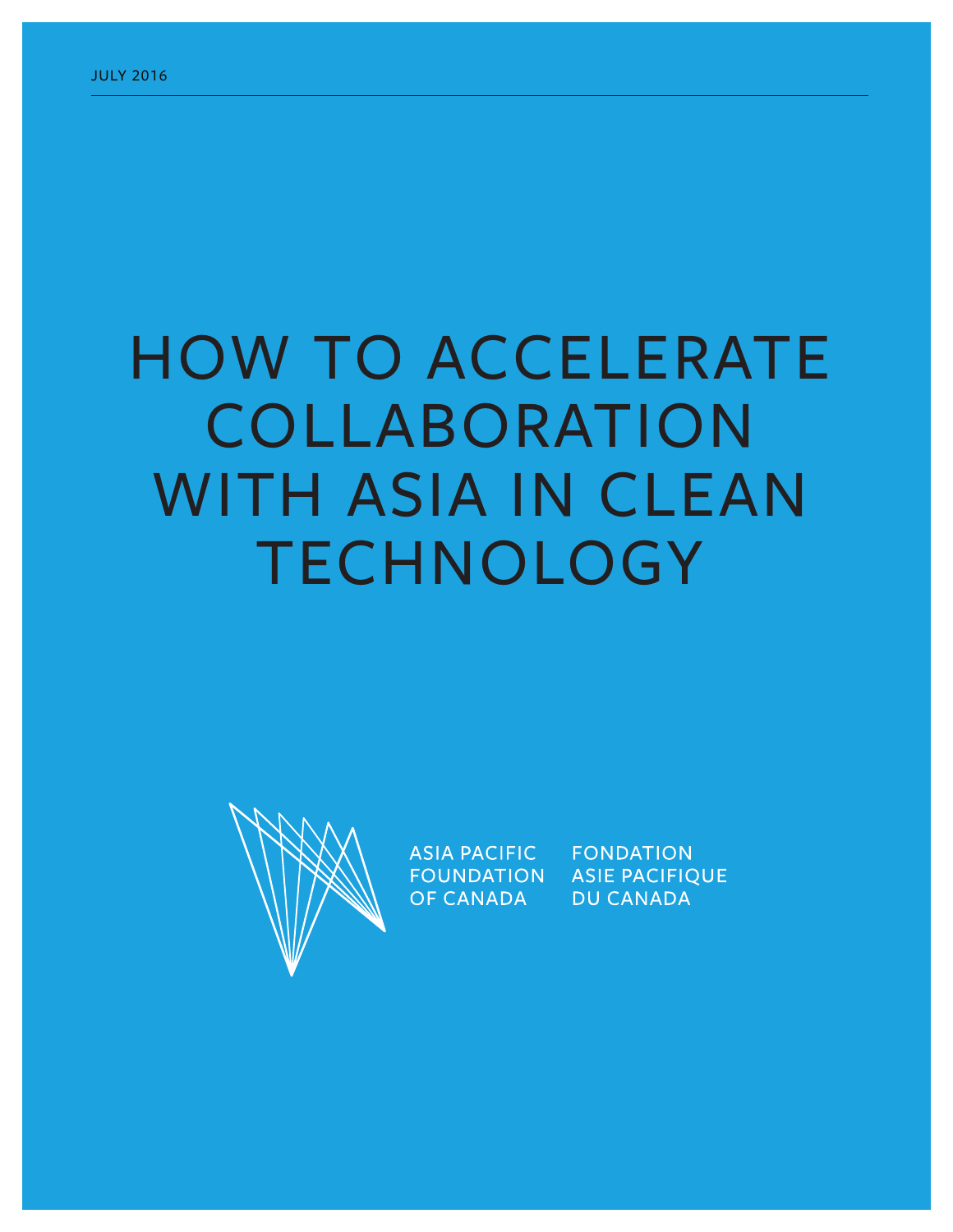# BACKGROUND

Asia is transforming before our eyes: China and India have become engines of global growth; Japan and Korea are joining the ranks of the most developed states; and, ASEAN countries are on the path of accelerated development. Canada has a tremendous opportunity to take advantage of this transformation by immediately beginning to deepen its engagement in the region and diversify its partnerships. Through a proactive approach, Canada will not only strengthen its global strategic positioning, establishing itself as a relevant and important partner to Asian countries, but will also ensure that Canadians are beneficiaries of Asia's continued development and growth.

Collaboration with Asia in the area of clean technology presents an ideal vehicle for advancing such a strategy as it allows Canada to leverage its strengths in innovative research, services, and technologies, while helping Asian partners address a set of high priority, critical, non-traditional security threats e.g., climate change, water, and energy security. Collaboration in this arena has the potential to be a true partnership as the transfer of knowledge and resources would be bi-directional: the Asia Pacific region is home to some of the most innovative countries in the world. A number of countries in the region have the financial resources to help catalyze new ideas, deepen research capacities, and scale ideas up to fit a wide set of consumers. The complementarities that exist in various sectors can provide the bedrock for fruitful cooperation.

However, for this vision to be realized, the Government of Canada must adopt a more targeted and strategic approach to the international dimensions of its science, technology, and economic policy. The political leadership must signal to their Asian counterparts that collaboration in clean technology has high level government support. The Government of Canada must further prioritize funding for international collaborative initiatives and harmonize the programs and assistance provided to clean technology researchers and companies across the different branches of government: Environment Canada, Global Affairs Canada, and Innovation, Science and Economic Development. Business models that are working in terms of fostering innovation and progress in the clean technology arena need to be built on and lessons learned from both successful and failed initiatives need to be collected and shared broadly throughout the clean technology community.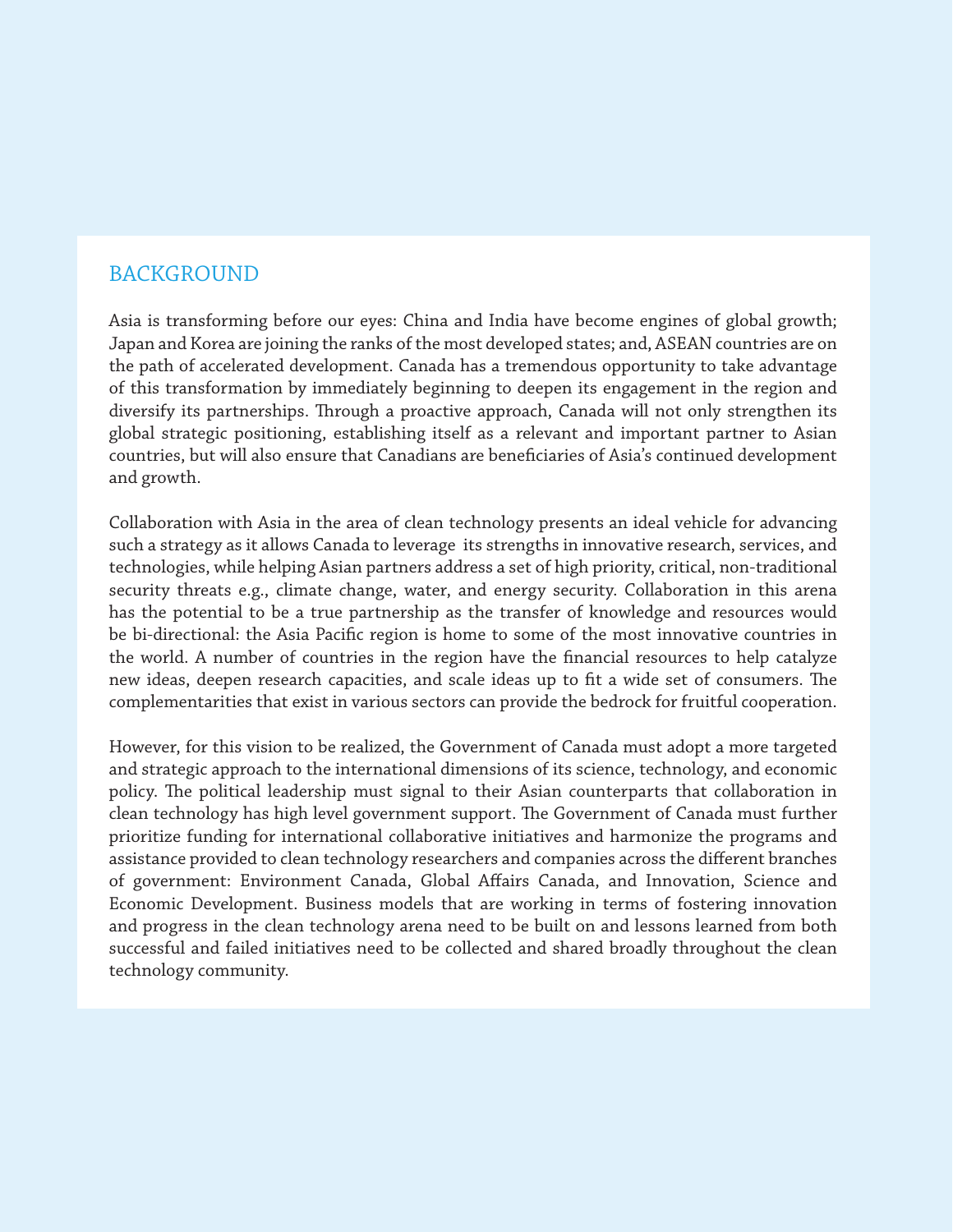

# THE CANADIAN CLEAN TECHNOLOGY INDUSTRY AND OPPORTUNITIES IN ASIA

The Canadian clean technology industry has been developing rapidly over the last decade and continues to be a significant contributor to our economy. It is a large scale employer and a high investor in innovative technology as well as a big exporter.

However, despite growth in the global market, Canada has been losing global market share in the clean technology field, particularly in the renewable energy and energy efficiency space. According to Analytic Advisors, "Canada is the world's third greatest loser of market share since 2005 after the UK and Japan. Its market share declined by 41 percent from 2.2 percent to 1.3 percent, again, at a time when the global market doubled."1 If we are to establish a future leadership role, we must take action to galvanize our clean technology industry and regain market share.

Canada needs to find growing markets and we are fortunate enough to have Asian partners who represent such markets. Opportunities in Asia are big, especially in China, India, and ASEAN countries, because of its economic development and green growth policy. For instance, China represents the third largest market for Canadian clean technology exports after the US and Europe.

Green growth is an increasingly important policy principle across the Asia Pacific region. Just last year, energy ministers of ASEAN nations adopted the target of 23 percent renewable energy use in the fuel mix for the ASEAN region by 2025. In China's case, reducing pollution and ecological/ climate damage were noted as clear and important policy priorities in its  $13<sup>th</sup>$  five-year plan for green development. China represents 21 percent of the global market in clean technology and is the fastest growing exporter of clean technology. By comparison, South Korea ranks 5<sup>th</sup> and represents 3 percent of the market.<sup>2</sup>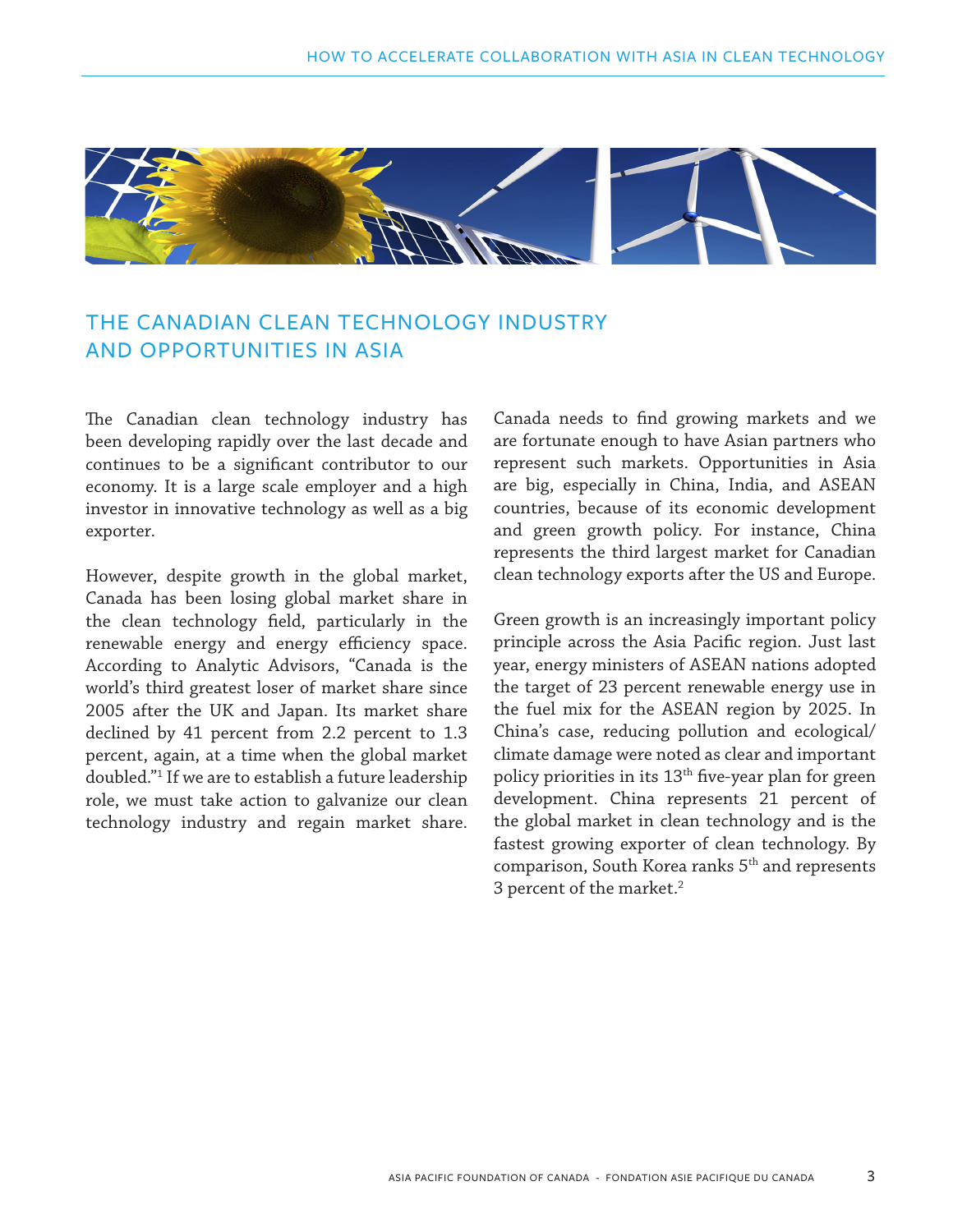

## AREAS OF FOCUS

Many countries in Asia aim to meet growing energy demand and address climate change by increasing the role of renewables in the power mix and enhancing energy efficiency. India, for example, aims to have 175 GW of renewable energy online by 2022 of which 100 GW will be solar. According to the *Energy Development Strategy* Action Plan (2014-2020), China aims to have an installed solar energy capacity of 100 GW and a wind energy capacity of 200 GW by 2020. While many Asian countries have growing renewable energy technology industries, not all needs will be able to be met domestically. Their plans open niche opportunities for Canadian renewable technology and energy efficiency companies.

In view of the needs of Asian countries and the strengths of Canadian companies, Canada can focus on the following areas for the Asian market:

• *Water Conservation and Reclamation* Asia is facing serious water shortages. China and India lack sufficient water for both residential and industrial use, and both countries experience water quality problems. In China, coal gasification, mining remediation, and landfill leachate management are in growing demand because of water shortage and environmental policies. Opportunities for water monitoring, conservation, remediation, and wastewater

treatment are growing significantly across the entire region. Canada has significant expertise in clean water technology and can supply technologies and products that address Asia's growing demand for efficient water usage, water reclamation, and wastewater treatment.

#### • *Smart Grid/Smart Metering*

Smart grid is a modern electric system that uses digital technology to improve the reliability and efficiency of the grid. Smart grid systems are multi-directional and can accommodate distributed energy sources and electric vehicle charging. Canada has strengths in smart grid, especially in the area of smart metering and demand response technologies. In Ontario, the Smart Meter Energy Initiative began in 2004, and timeof-use pricing for electricity was instituted in 2010. BC's 2010 Clean Energy Act required BC Hydro to install smart meters for its customers. As a result, Canadian utilities and power regulators have extensive knowledge on how to implement smart meter programs as well as data on the impacts of time-of-use pricing that can help other jurisdictions evaluate their metering options. This knowledge could be provided through consulting services.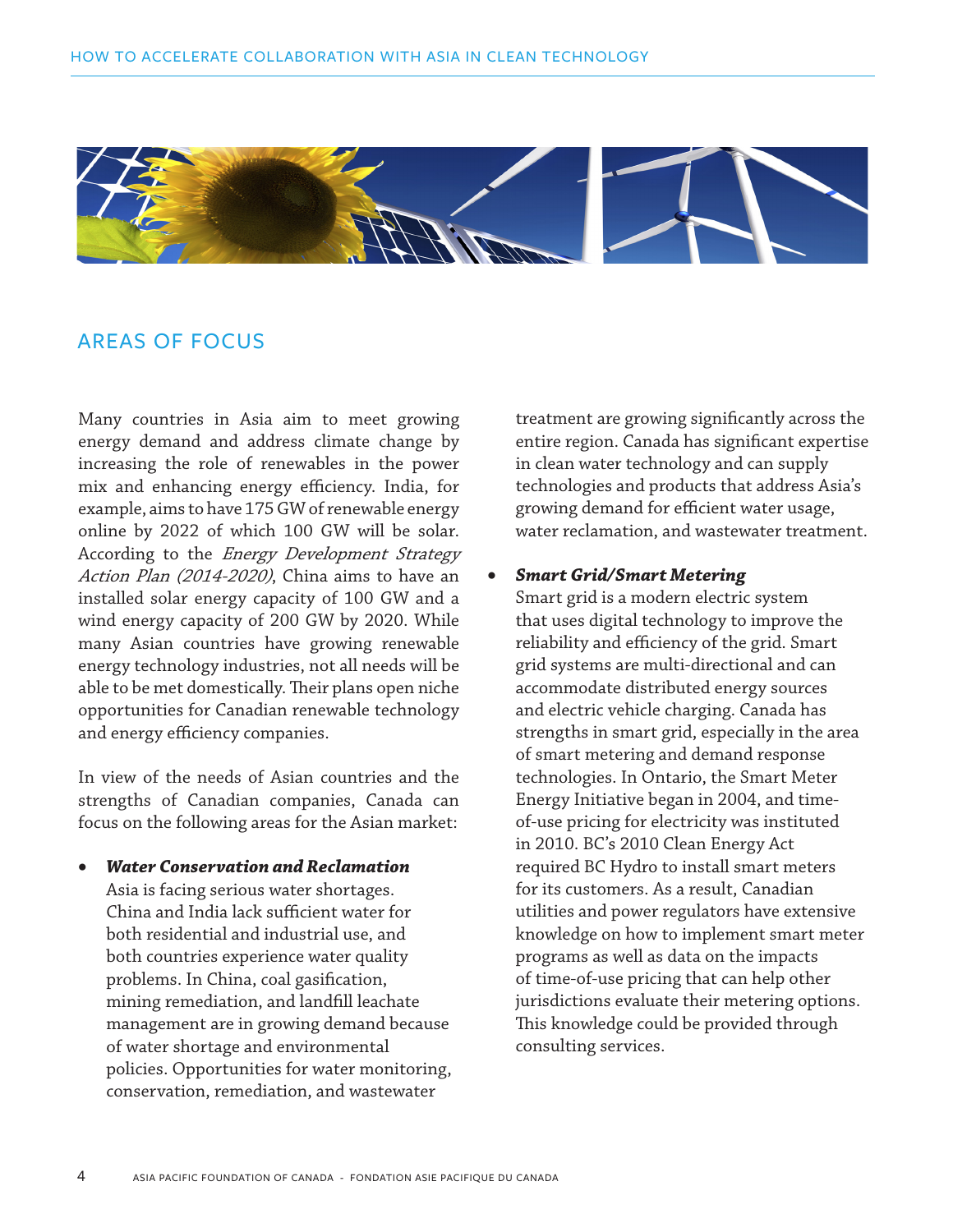#### *Energy Storage*

New types of energy storage can allow utilities and communities to use more renewable energy sources, which are highly variable in their output based on weather conditions and other factors. Canada has developed a cluster of companies with expertise in energy storage, including flywheel, underwater pressurized, and pumped hydro storage systems.

A number of these companies are already engaging in two-way exchange with counterparts in Asia. For example, Torontobased eCAMION has developed a novel energy storage system based on Lithiumion batteries, termed Community Energy Storage (CES). eCAMION has formed a partnership with Larsen & Toubro, a large Indian engineering company, to introduce eCAMION's community energy storage system to communities in Tamil Nadu, India.<sup>3</sup>

• *Fuel Cells and Green Transportation* Canadian companies have also developed expertise in fuel cells for vehicles as well as hydrogen fuelling stations. Mississauga-based Hydrogenics recently entered a \$13.5 million strategic partnership with a Beijing-based company to provide hydrogen fuel cells for buses and trucks. Vancouver-based Ballard Power Systems provides fuel cells for use in trams and buses in China<sup>4</sup> and is currently working in partnership with a Japanese company (which is also a shareholder) to improve the performance and lower the cost of its fuel cells.5

#### **Technologies to Make Fossil Fuel Extraction** *and Use Cleaner*

Many countries in Asia remain interested in maximizing their domestic fossil fuel resources. Both China and India, for example, are interested in technologies for accessing shale oil and gas resources, but also increasing water efficiency and lowering the CO2 emissions associated with extraction. China is exploring opportunities to implement carbon capture and use technologies to help make the burning of fossil fuels, especially coal, cleaner. Canada has expertise in both areas and is home to the world's first post-combustion coal-fired carbon capture and storage facility at Boundary Dam Power Station in Saskatchewan.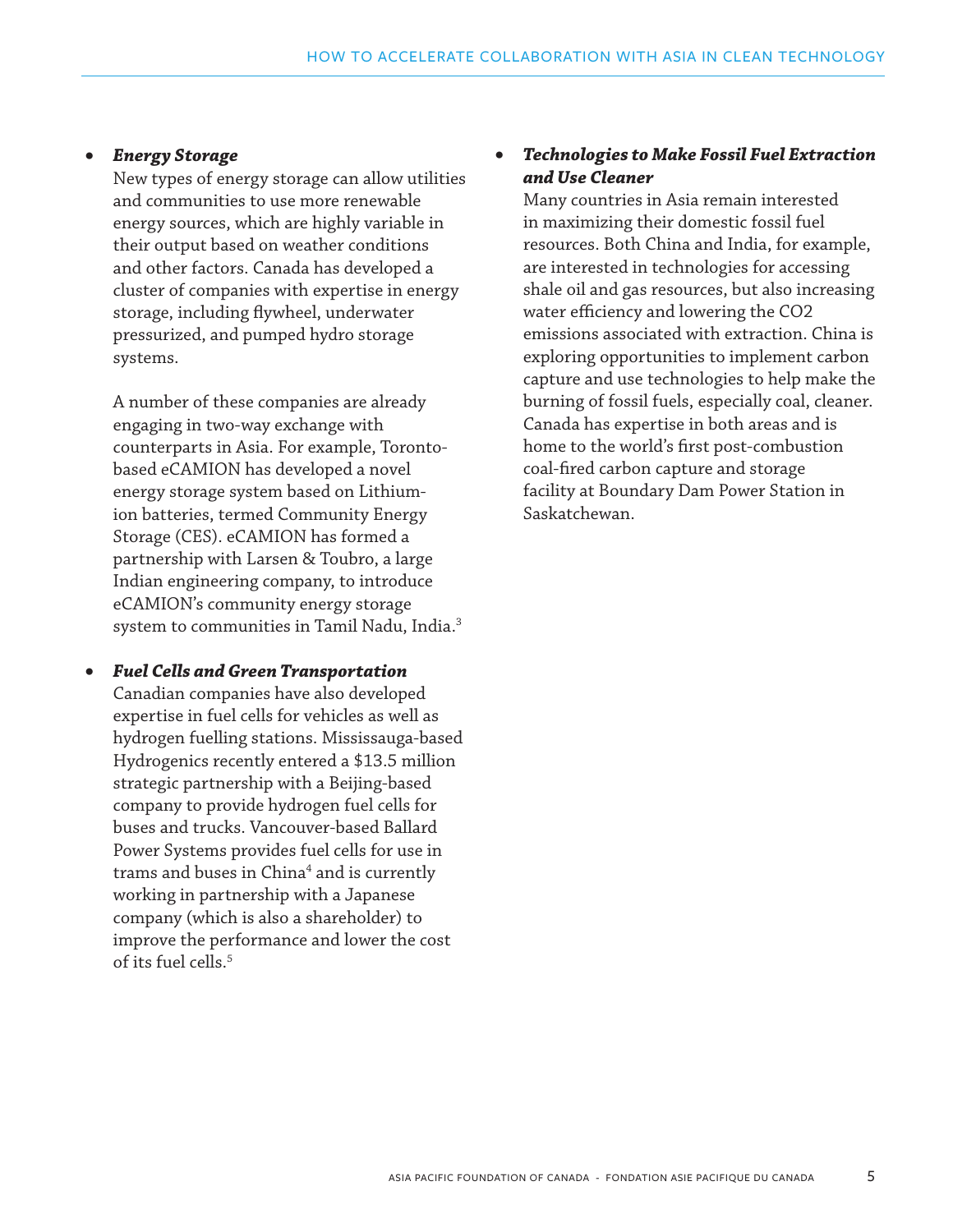

# RECOMMENDATIONS FOR THE CANADIAN GOVERNMENT

Canada's clean technology opportunity in Asia goes beyond new markets for completed products and services. Collaboration needs to occur throughout the clean technology development process: in the research and development, demonstration and commercialization, and export/market entry phases. The Government of Canada has a critical role to play in galvanizing and coordinating action among the various stakeholders in industry, academia, and the NGO sector. Below are a set of recommendations for Government to consider:

• *Provide political and financial support for expanding successful models of cross-Pacific research collaboration*.

Canadian universities and research institutions have been successful in collaborating with Asian partners on technology innovation and pilot projects in the field. Some notable cases are the IC-IMPACTS model and University of Guelph Water Research Network. With assistance from government, these models should be replicated in other parts of the region.

o *IC-IMPACTS* (the India-Canada Centre for Innovative Multidisciplinary Partnerships to Accelerate Community Transformation and Sustainability) is a unique Canada-India research center. It brings together researchers, innovators, and even government

agencies from both countries and has resulted in numerous publications, patents, and even successful start-up companies. The model is praised for its ability to harness the right expertise and resources from both countries and channel them towards finding solutions to quality of life issues faced in both Indian and Canadian communities.6

o *University of Guelph- Nankai University national water research network* This recently launched project involves 37 water researchers at 22 universities across Canada. They will focus on surface and groundwater contamination, infrastructure failure, flood and drought control, and solid waste management. Researchers will work in dedicated laboratories in China and conduct fieldwork, and consider a range of solutions, from low-tech water treatment for small rural populations to sophisticated contaminant warning systems and risk assessment tools.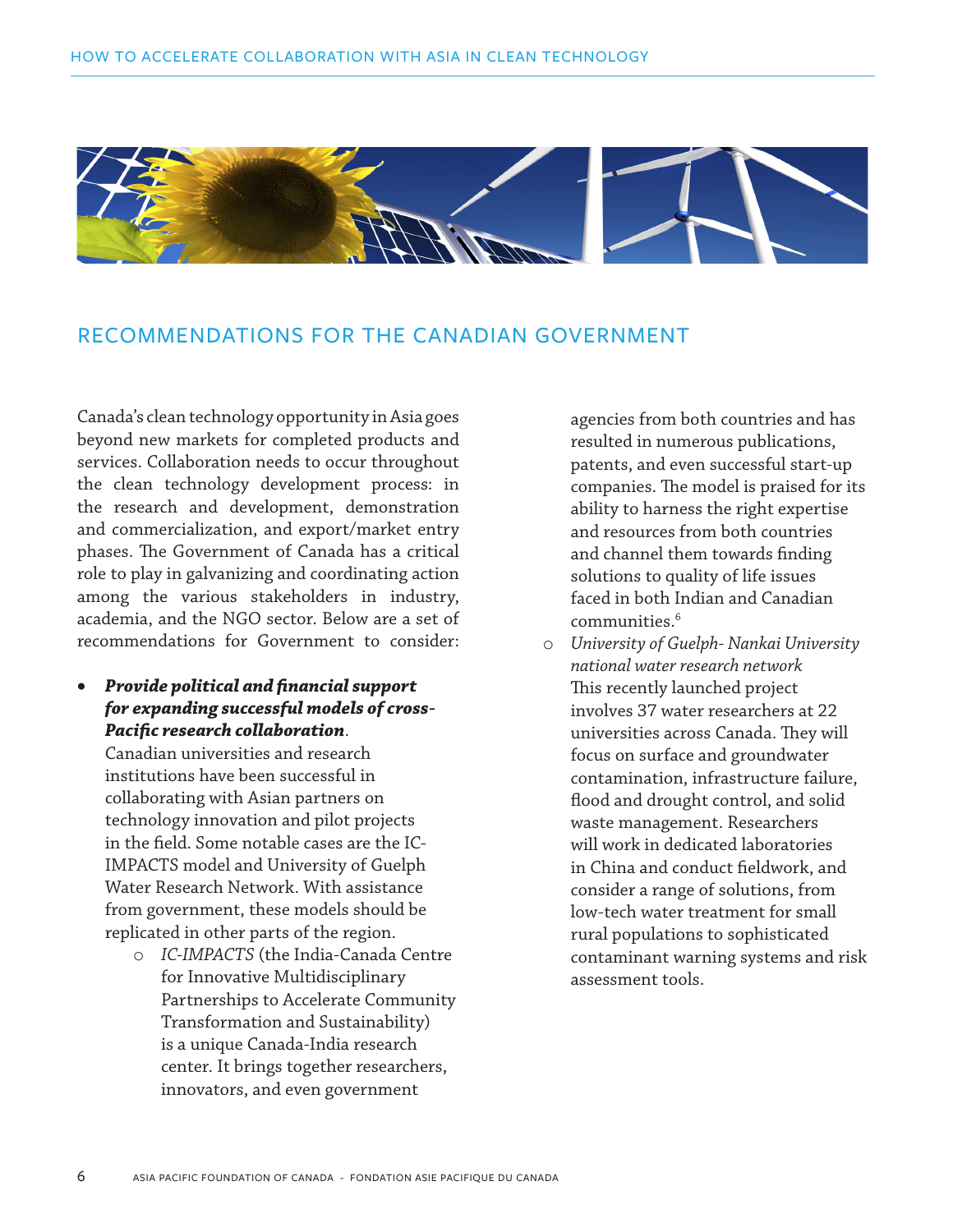• *Expand funding mechanisms for furthering industrial research and development*.

The Government of Canada should consider the further expansion of the Canadian International Innovation Program (CIIP), and continue an emphasis on clean energy, energy efficiency, and water-based technologies.

- • *Facilitate outside-Canada demonstrations*. In some markets, providers of technology need to demonstrate technology locally before the buyer will make a purchase. Government needs to consider the balance of restrictions on locations where feasibility and demonstration funds can be used. For example, Sustainable Development Technology Canada could expand funding for demonstrating technology outside of Canada. Some of this funding could be recovered if the feasibility study/demonstration results in a sale.
- • *Provide political and financial support to Canadian incubators in Asia*.

Drawing on the model of successful technology incubators like the Digital Media Zone (at Ryerson University) which have established an Asia presence, the Government of Canada should help Canadian incubators either develop or build on existing clean technology programs and launch them across Asia. These incubators would be encouraged to collaborate with Asian partners to provide resources, services and funding to support clean technology start-ups and demonstration projects in key Asian countries.

# • *Collect and share in-depth data and intelligence on clean technology market opportunities in Asia*.

Canadian clean energy technology companies need high-quality data and information about developments in Asian markets, including

developments on IP protection in Asia. The Government of Canada could develop a cadre of clean technology officers attached to the trade commissioner service who would be responsible for collecting this information and supporting Canadian companies interested in exporting into their markets.

## • *Build Asia competency*.

Studies conducted by the Asia Pacific Foundation of Canada indicate that one important barrier preventing Canadian companies from entering Asian markets is that they lack Asia competent workers: staff that has knowledge of the Asian business environment and culture and possess relevant language skills. To address this gap, the Government of Canada needs to invest in young people, supporting programs for young people to study and work in Asian countries so that our new generation of workers has the needed training.

# **Support the development of Canadian** *industry consortia.*

Small and medium-size enterprises (SMEs) are a major generator of jobs in Canada, and Canada's clean technology export industry is dominated by SMEs. However, they often do not have the resources to explore international markets or finance in-country demonstrations of technology. The Government of Canada should provide incentives for its largest corporations with experience doing business in Asia to build consortia drawing on talent and expertise residing in Canadian SMEs. Denmark and Japan have been very successful in fostering this model of business partnership.